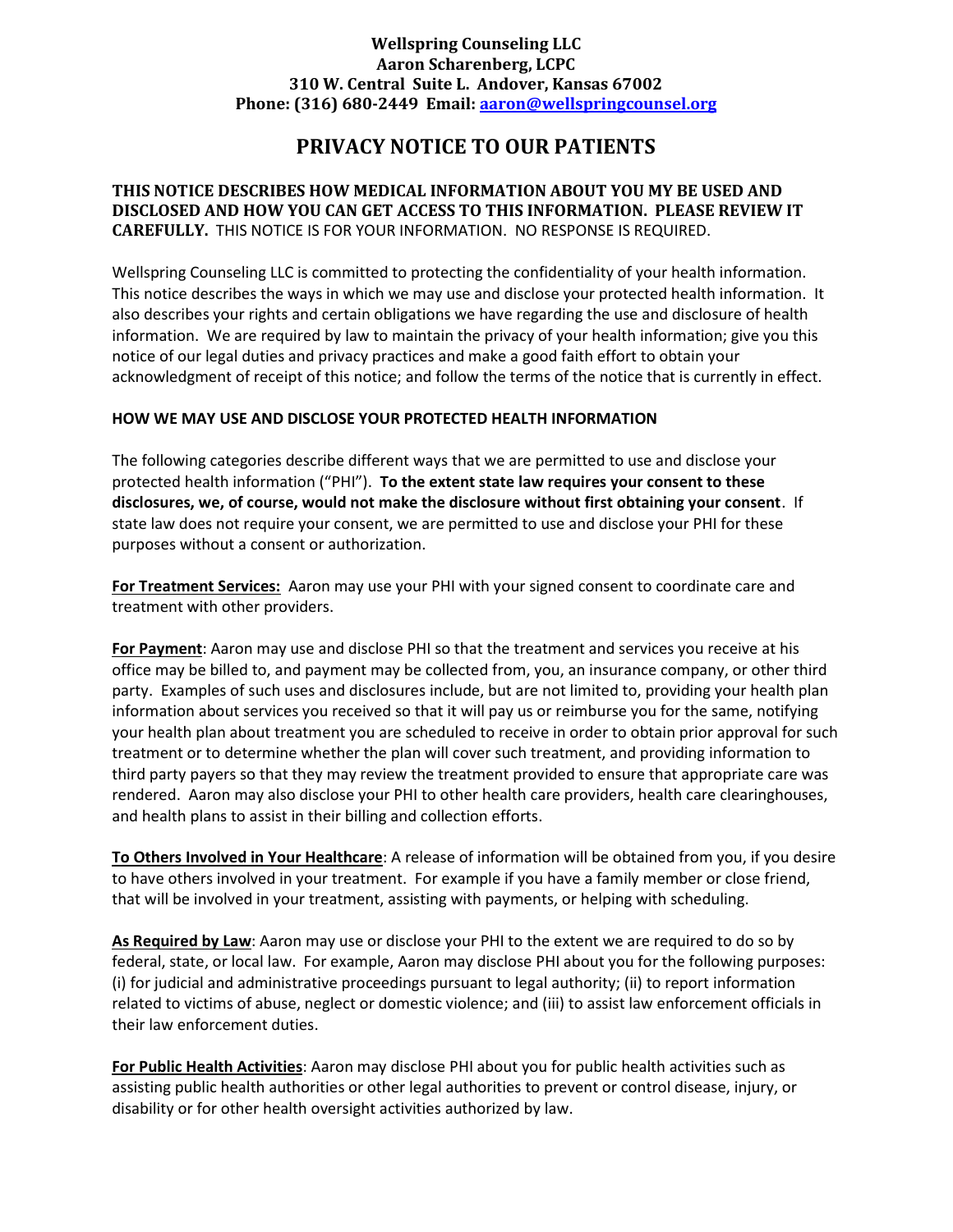Coroners, Medical Examiners and Funeral Directors: Aaron may release PHI about you to a coroner or medical examiner. This may be necessary, for example, to identify a deceased person or determine cause of death. Aaron may also release PHI about you to funeral directors as necessary for them to carry out their duties.

For Research: Aaron may use and disclose PHI for research purposes, provided he has taken established measures to protect your privacy. For instance, Aaron must obtain your authorization to use or disclose PHI for research purposes unless such authorization requirement is altered or waived by an Institutional Review Board or other authorized privacy board or unless we enter into a data use agreement with the recipient of the information and only use or disclose information in a "limited data set" in accordance with such agreement.

For Fundraising: Aaron may disclose limited PHI about you to business associates or institutionally related foundations for the purpose of raising funds for the benefit of the Center. If you do not want Aaron to use or disclose your health information for fundraising efforts, you must notify him in writing.

For Health and Safety: Aaron may use or disclose PHI about you if he, in good faith, believes the use or disclosure is necessary to prevent or lessen a serious and imminent threat to your health or safety or to the health or safety of others. Any disclosure, however, would only be made to someone reasonably able to help prevent or lessen the threat.

Employers: Aaron may disclose your PHI to your employer if he provides you with health care services at your employer's request and the services are related to an evaluation for medical surveillance of the workplace or to evaluate whether you have a work-related illness or injury. He will tell you when we make this type of disclosure.

Government Functions: Aaron may disclose your PHI in connection with specialized government functions such as the protection of public officials or reporting to various branches of the armed services.

Legal Proceedings: Aaron may disclose your PHI when we receive a court or administrative order.

Law Enforcement: When a law enforcement official requests your PHI, it may be disclosed in response to a court order, subpoena, warrant, summons, or similar process. It may also be disclosed to help law enforcement identify or locate a suspect, fugitive, material witness, or missing person. Aaron may also disclose PHI about the victim of a crime; about a death he believes may be the result of criminal conduct; about criminal conduct at the office; or in an emergency to report a crime, the location of the crime, victims of the crime, or to identify the person who committed the crime.

Correctional Institutions: Aaron may disclose PHI about you to a correctional institution or a law enforcement official if you are in their custody provided that the disclosure is necessary for certain purposes, including the provision of your healthcare and the safety and health of others.

Workers Compensation: Aaron may use or disclose PHI about you as authorized by laws relating to workers' compensation or other similar programs.

Appointment Reminders: Aaron may use your PHI to provide appointment reminders via telephone (including leaving messages on your answering machine) or through the mail (including by postcard). He may also use your PHI to provide you with information about treatment alternatives or other healthrelated benefits and services that may be of interest to you.

Business Associates: Information may be shared with third party "business associates" that perform various activities for Aaron or on his behalf. Whenever such an arrangement involves the use or